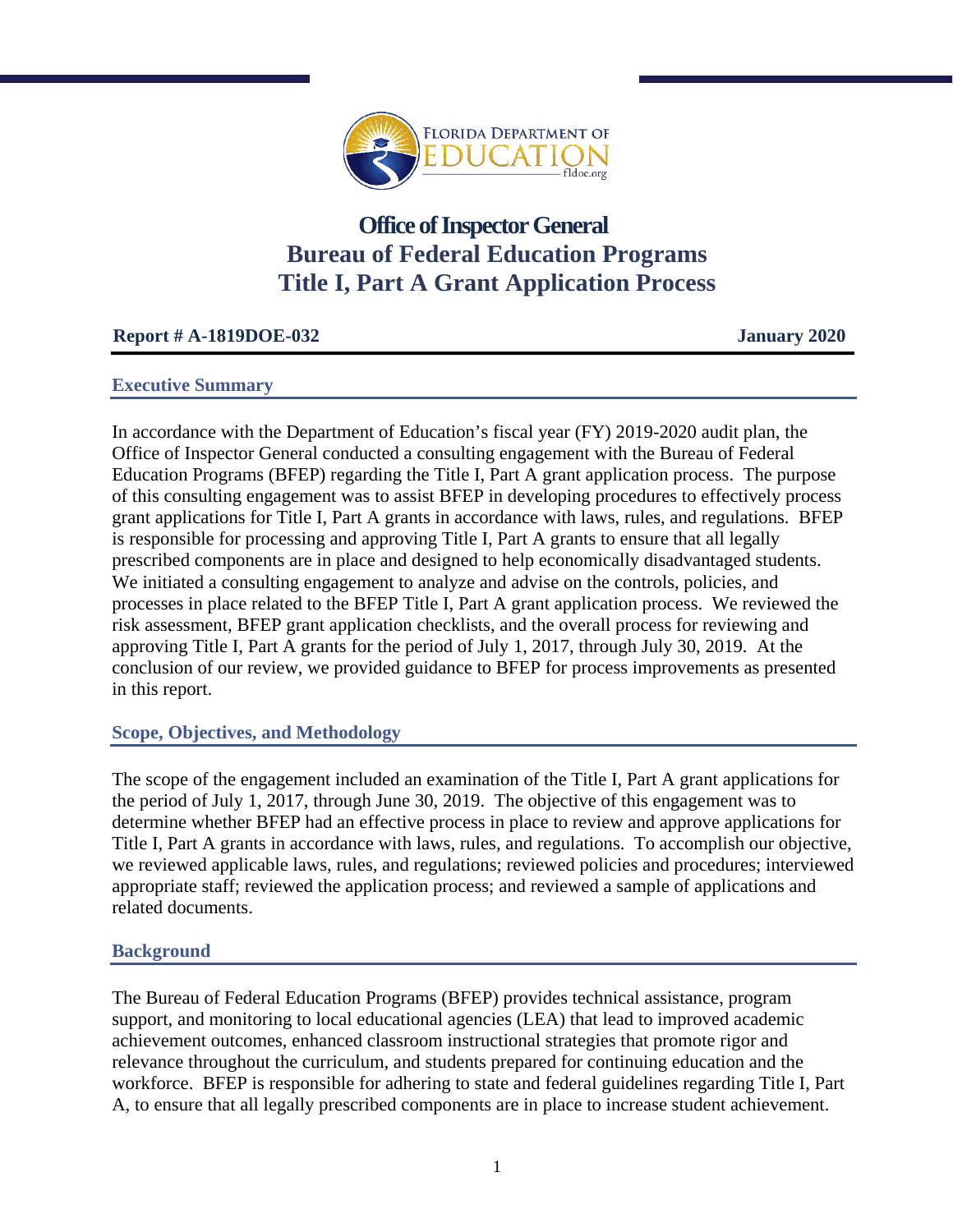Title I, Part A provides LEAs additional resources that help disadvantaged students gain a highquality education and the skills to master the Florida Standards. These resources are used to provide additional teachers, professional development, extra time for teaching, parent involvement activities, and other activities designed to raise student achievement. Two models are used in Title I schools to provide these services. School-wide reform models provide all students with access to services. Targeted assistance models provide services to select students in Title I schools.

No Child Left Behind (NCLB) was enacted in 2002 to ensure that all eligible students have a fair, equal, and significant opportunity to obtain a high quality education and reach, at a minimum, proficiency on challenging state academic achievement standards and state academic assessments. The federal law provided money for extra educational assistance for low-income students in return for improvements in their academic progress.

The Every Student Succeeds Act (ESSA) was signed in 2015, replacing NCLB. ESSA seeks to grant flexibility to states regarding specific requirements of NCLB in exchange for rigorous and comprehensive state-developed plans designed to close achievement gaps, increase equity, and improve the quality of instruction. ESSA includes provisions designed to ensure success for students and schools such as:

- Advancing equity by upholding critical protections for America's disadvantaged and highneed students;
- Requiring for the first time that all students in America be taught to high academic standards that will prepare them to succeed in college and careers;
- Ensuring that vital information is provided to educators, families, students, and communities through annual statewide assessments that measure students' progress toward those high standards;
- Helping to support and grow local innovations including evidence-based and place-based interventions developed by local leaders and educators – consistent with the Investing in Innovation and Promise Neighborhoods;
- Sustaining and expanding the historic investments in increasing access to high-quality preschool; and
- Maintaining an expectation that there will be accountability and action to effect positive change in our lowest-performing schools, where groups of students are not making progress, and where graduation rates are low over extended periods of time.<sup>[1](#page-1-0)</sup>

In 2018, the department contracted with Manasevit and Brustein, PLLC, Attorneys at Law, to evaluate the FDOE Title I, Part A, grant applications. The law firm provided a document to the department on April 4, 2018, containing broad feedback intended to serve as the starting point for streamlining the application process. The feedback identified eight areas of concern. The firm directed feedback at reducing redundancies for required items in the grant applications. They observed that the collection of information on test score trends and future test score predictions in the Project Evaluation area is not legally required by the federal government and may be worth eliminating from the application. They also stated the level of detail requested in the application is not required in select implementation narratives and stated BFEP should consider whether all information is necessary. BFEP did not have sufficient time to complete corrective actions on

<span id="page-1-0"></span>l  $1$  Every Student Succeeds Act – U.S. Department of Education https://www2.ed.gov/policy/elsec/leg/esea02/pg2.html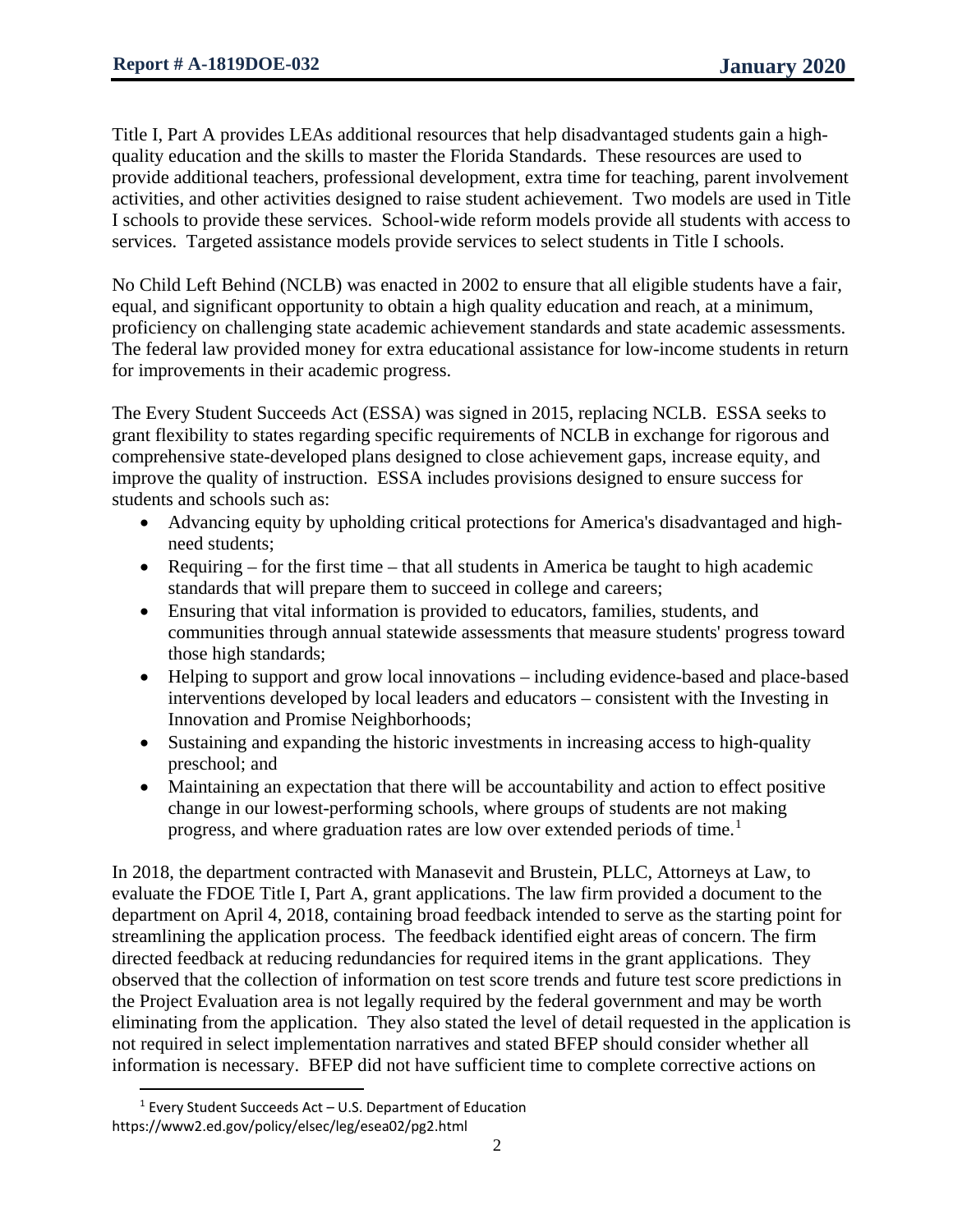these areas during the scope of our audit. However, we reviewed these areas in the FY 2017-2018 and FY 2018-2019 applications as part of the consulting engagement.

For FY 2017-2018, Title I, Part A preliminary grant funding was \$856,922,638, and final grant funding to LEAs was \$789,578,887. For FY 2018-2019, preliminary grant funding was \$853,441,665, and final grant funding to LEAs was \$786,441,513. <sup>[2](#page-2-0)</sup>

**Current Processes**

l

Grant Applications Process Timelines:

34 CFR 76.301 of the U.S. Department of Education (USDOE) standards requires local education agencies (LEAs) to submit Title I, Part A, grant applications. BFEP is responsible for reviewing the grant applications and ensuring the applications meet the requirements established in laws, rules, and regulations. During FY 2017-2018 and FY 2018-2019, 76 LEAs submitted applications for the Title I, Part A program.

Per department staff, to prepare Title I allocations, it is necessary to have the original allocations from the USDOE as well as survey enrollment and poverty data. The department uses the best available numbers for the allocations when drafting and releasing the annual Request for Applications (RFA). Ideally, if USDOE has provided the final allocations at the time the RFA is scheduled for release, the department will calculate the final allocations to include in the RFA. If the final allocations have not been released, the department will calculate the preliminary allocations for the release of the RFA and update to final allocations when that becomes available. If the preliminary allocations have not been released from USDOE, the department will use the prior year final allocations as the basis for the preliminary allocations. BFEP obtains survey and poverty (free and reduced price lunch) data from the department's Office of Education and Information Services (EIS). BFEP will use final survey 3 data if it is available, otherwise they will use preliminary survey 3 data. BFEP provides the USDOE allocations and EIS data to the Office of Grants Management (OGM), and OGM prepares the allocations. BFEP drafts and routes the RFA packet for preapproval, including the allocations calculated by OGM.

For FY 2017-2018, BFEP received congressional notification of the Title I, Part A allocations on May 26, 2017. BFEP submitted the RFA to OGM for review and calculations on the same day as the notification from the USDOE. The RFA was approved by the Commissioner on June 23, 2017, 21 business days after submittal. For FY 2018-2019, BFEP received congressional notification of the Title I, Part A allocations on April 17, 2018. BFEP submitted the RFA to the OGM for review and calculations on February 27, 2018. In order to review and approve applications prior to September 30, 2019 (when the conditional release expires), the department made an effort to release RFAs for entitlement programs early, using prior year allocations as the basis for preliminary allocations. The RFA was approved by the Commissioner on June 4, 2018, 70 business days after submittal. We requested an explanation for the delay of approval in FY 2018- 2019 and were informed by OGM staff, the RFA was conditionally approved pending required

<span id="page-2-0"></span> $<sup>2</sup>$  The total preliminary award includes the allocations to LEAs, the school improvement reservation and state</sup> administration.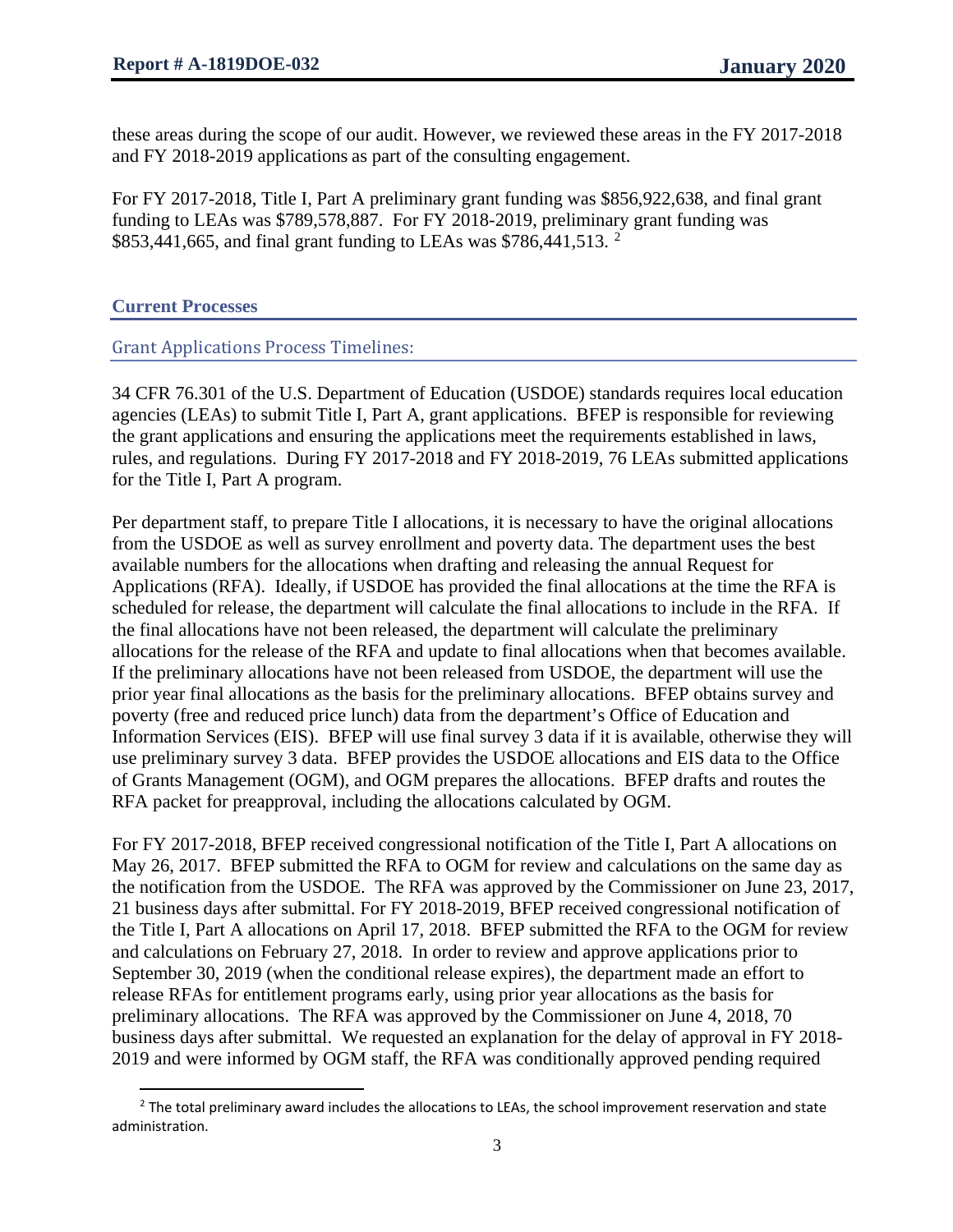corrections. However, the corrections were not completed until May 2, 2018. Due to changes in Title I management, we were unable to obtain an explanation for the delay by BFEP.

Upon approval of the RFA, BFEP opened the online application tool and notified the districts that applications may be submitted. BFEP allowed the districts one month to submit their Title I, Part A, applications. Once the districts submitted their applications, OGM completed intake of the applications and forwarded the applications to BFEP. The intake process included establishing the effective date of the application; inputting the application into the tracking system; ensuring the entity is an eligible applicant; verifying that the correct agency head (i.e., superintendent or designee) has signed the application; verifying the required documents (the conditions for acceptance) have been submitted; and ensuring for new entities, steps are taken to properly onboard them. BFEP staff reviewed the districts' applications upon submission in the order received. For FY 2018-2019, BFEP set a goal to approve 80% of the applications by September 30, 2018, and all remaining applications by October 31, 2018. In contrast, the DOE leadership team requested all approvals to be completed by the end of September 2018.

We analyzed data from all 76 grant applications that BFEP reviewed and approved during FY 2017-2018 and FY 2018-2019, to determine the processing time for the Title I, Part A grant applications. We determined the grant application processing times were reduced from FY 2017- 2018 to FY 2018-2019. The average number of total business days for grant applications review fell from 118 days in FY 2017-2018 to 86 days in FY 2018-2019, a 27 percent reduction in processing times. The average number of business days for programmatic review by BFEP analysts was also reduced from 86 days to 71 days from FY 2017-2018 to FY 2018-2019, a 17 percent reduction in processing times. Additionally, the average number of business days for review by OGM was reduced from 24 days in FY 2017-2018 to 15 days in FY 2018-2019, a 37 percent reduction in processing times.

Although the grant application timeframes were reduced from FY 2017-2018 to FY 2018-2019, BFEP did not meet their internal goals to approve 80% of the applications by September 30, 2018, and to approve all applications by the end of October 2018, nor did they meet the leadership goals to approve all applications by the end of September 2018. See Table 1.

| 1 avie 1                                  |        |           |                |                 |                 |                 |              |  |
|-------------------------------------------|--------|-----------|----------------|-----------------|-----------------|-----------------|--------------|--|
| <b>Applications Approved and Released</b> |        |           |                |                 |                 |                 |              |  |
| <b>Timeline</b>                           | August | September | <b>October</b> | <b>November</b> | <b>December</b> | January - April | <b>Total</b> |  |
| FY 2017-2018                              |        |           |                |                 |                 |                 |              |  |
| # of Applications Approved                |        |           |                |                 |                 |                 |              |  |
| and Released                              | 0      | $\Omega$  | 0              | 27              | 46              | 3               | 76           |  |
| % of Applications Approved                |        |           |                |                 |                 |                 |              |  |
| and Released                              | 0%     | 0%        | 0%             | 36%             | 96%             | 100%            |              |  |
|                                           |        |           |                |                 |                 |                 |              |  |
| FY 2018-2019                              |        |           |                |                 |                 |                 |              |  |
| # of Applications Approved                |        |           |                |                 |                 |                 |              |  |
| and Released                              | 3      |           | 40             | 25              |                 | N/A             | 76           |  |
| % of Applications Approved                |        |           |                |                 |                 |                 |              |  |
| and Released                              | 4%     | 13%       | 66%            | 99%             | 100%            | N/A             |              |  |

Table 1

We selected seven LEAs for a detailed review of the grant applications process for FY 2017-2018 and FY 2018-2019. Grant applicant selections included the following school districts: Desoto,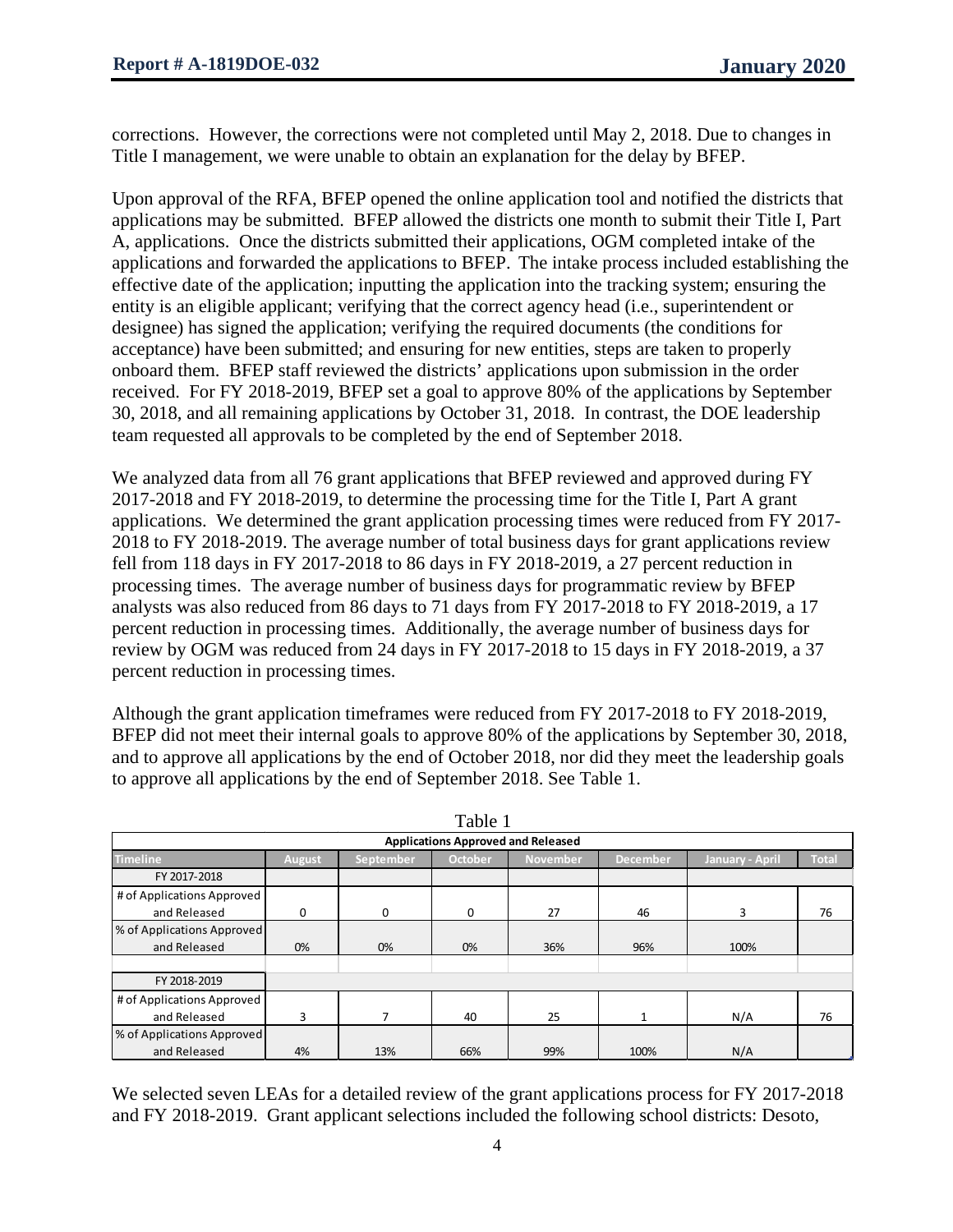Hillsborough, Leon, Marion, Orange, Okaloosa and Suwanee. During FY 2018-2019, BFEP staff completed a risk assessment for the 76 districts, based on the FY 2017-2018 data. Among the selected sample, Desoto, Leon, Marion, and Orange County School districts were considered high risk. Hillsborough and Suwanee were considered medium risk. Okaloosa County School district was considered low risk.

#### *FY 2017-2018 Sample*

We reviewed the seven grant applications to determine the processing times as the grants progressed through the various levels of review by the BFEP Program Office and the OGM. We also determined the internal processing times for BFEP analysts to conduct their programmatic reviews of the grant applications. For the seven county school district grant applications reviewed, OGM completed the intake of applications between 16 and 21 days from receipt.

The BFEP analysts utilized an application checklist to document the review of the applications. We observed that four of the seven sampled applications contained notes by the analyst indicating the initial review date and the date the analyst made comments on the application checklist. The remaining three grant applications contained analyst comments; but did not contain dates the edits and comments were made, dates the analyst requested additional documentation, or dates the districts completed corrective actions. Of the four applications that contained edit dates, three included the date of the correction. The number of days between analysts' initial comments and subsequent corrections ranged between 18 and 44 days for the three applications where the analyst made such recordings. We were unable to determine the timeline for the remaining four grant applications that did not contain dates. The practice of not consistently including dates of review, requests for additional documentation, and dates of LEA responses prevents the program office from determining whether an application is being delayed unnecessarily by the LEA or whether the application has been delayed in the program office. Consequently, the program office will be unable to determine a strategy to more efficiently complete the reviews of the applications and identify the inefficiencies and potential bottlenecks in the review process.

#### *FY 2018-2019 Sample*

 $\overline{\phantom{a}}$ 

We reviewed the seven grant applications to determine the processing times as the grants progressed through the various levels of review by the BFEP Program Office and the OGM. We also determined the internal processing times for BFEP analysts to conduct their programmatic reviews of the grant applications. The applications are received by OGM and forwarded to BFEP once intake has been completed. For three of the seven county school district grant applications reviewed, OGM completed the intake of applications between 2 and 7 days from receipt. Due to the unavailability of complete review history data in the FLAGS system, we were unable to view the dates OGM completed the intake for four of the selected applications; including Desoto, Leon, Okaloosa, and Suwanee Counties.<sup>[3](#page-4-0)</sup>

<span id="page-4-0"></span><sup>&</sup>lt;sup>3</sup> FLAGS contains history pages that include grant approval dates. Access to the history pages was limited to page 1 due to an error in the system. Lacking access to subsequent pages prevented us from determining when grants were received and approved in the FLAGS system for select applications.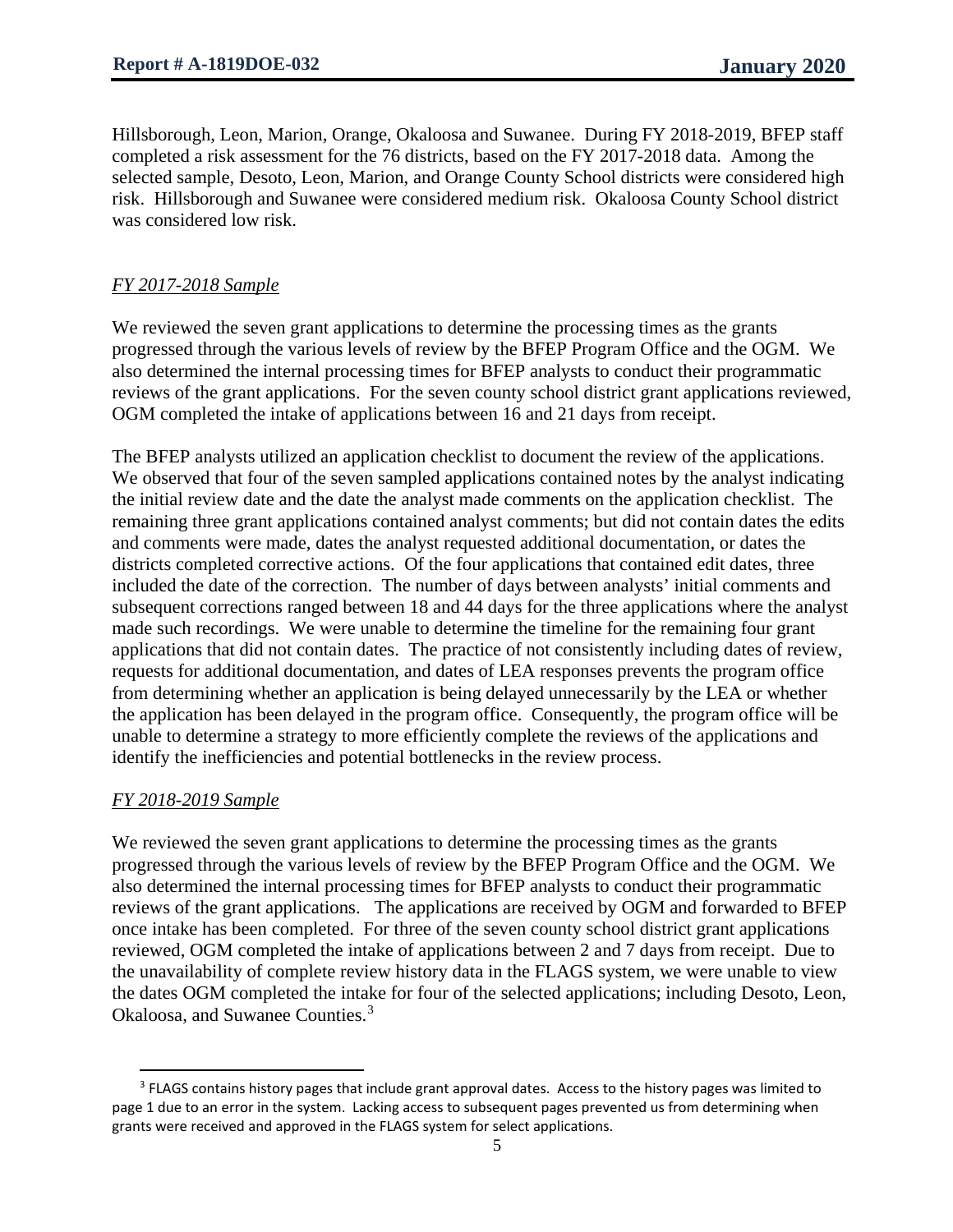BFEP analysts reviewed the districts' applications upon submission, in the order received. The analysts utilized an application checklist to document the review of the applications. We observed that two of the seven sampled grant applications contained notes by the analyst indicating the initial review date and the date the analyst made comments on the application checklist. The remaining five grant applications contained analyst comments, but did not contain dates the comments were made, dates the analyst requested additional documentation, nor dates the LEA completed corrective actions. The number of days between the analysts' initial comments and the receipt of the districts' subsequent corrections were 22 and 25 business days for the two applications where the analyst made such recordings. We were unable to determine the timeline for the remaining five grant applications which did not contain dates in the analyst notes.

We noted the BFEP analysts did not consistently document the dates of review, the dates they made comments, the dates the requested additional information from the LEAs, nor the dates when the LEAs completed corrections during the programmatic reviews. Tracking comments by BFEP analysts allows management to determine the time required to receive responses from the school districts in response to issues raised by the analysts. Tracking of comments would also illustrate the differences in grant processing times between larger and smaller school districts. This could allow for strategic investment of grant application analyst resources in the event that certain grants have a greater likelihood to be delayed, given the size of the school district and the volume of edits that must be corrected. In addition, detailed tracking would allow BFEP management to identify areas of inefficiency and determine where grants may be delayed in the process and opportunities for improvement. Identification of the inefficiencies could then be used to direct training resources. Absent managerial information to identify efficiencies and improvement opportunities, resources may not be employed in the most effective or strategic manner.

Per BFEP management, five positions are devoted to reviewing grant applications. As of October 2019, four of five staff positions were filled and one was vacant. Two of the BFEP analysts were primary contacts for the school districts and coached the other two team members. Tracking staff timeliness and the number of corrections needed by each BFEP analyst would reveal whether additional investment in grant review staffing or training would alleviate grant application processing delays.

#### *Recommendations:*

We recommend that BFEP develop detailed internal tracking mechanisms for monitoring the processing of school district grant applications. At a minimum, this should include recording key milestones and dates for reviewing and editing grant applications by BFEP analysts and the corresponding correction and resubmission by the school districts. An enhanced internal tracking mechanism could assist BFEP in identifying where application processing delays take place and assist BFEP management in more effectively allocating its available staff resources.

We recommend establishing timeframe expectations for the application review process including initial review timeframes for the BFEP analysts, timeframes for communicating with the LEAs, and timeframes for supervisory review. We recommend training the BFEP staff in the area of grant application reviews to ensure applications are reviewed and processed in a consistent manner. In addition, cross training staff across federal programs and utilizing additional employees to conduct reviews could reduce the timeframe to review and approve applications.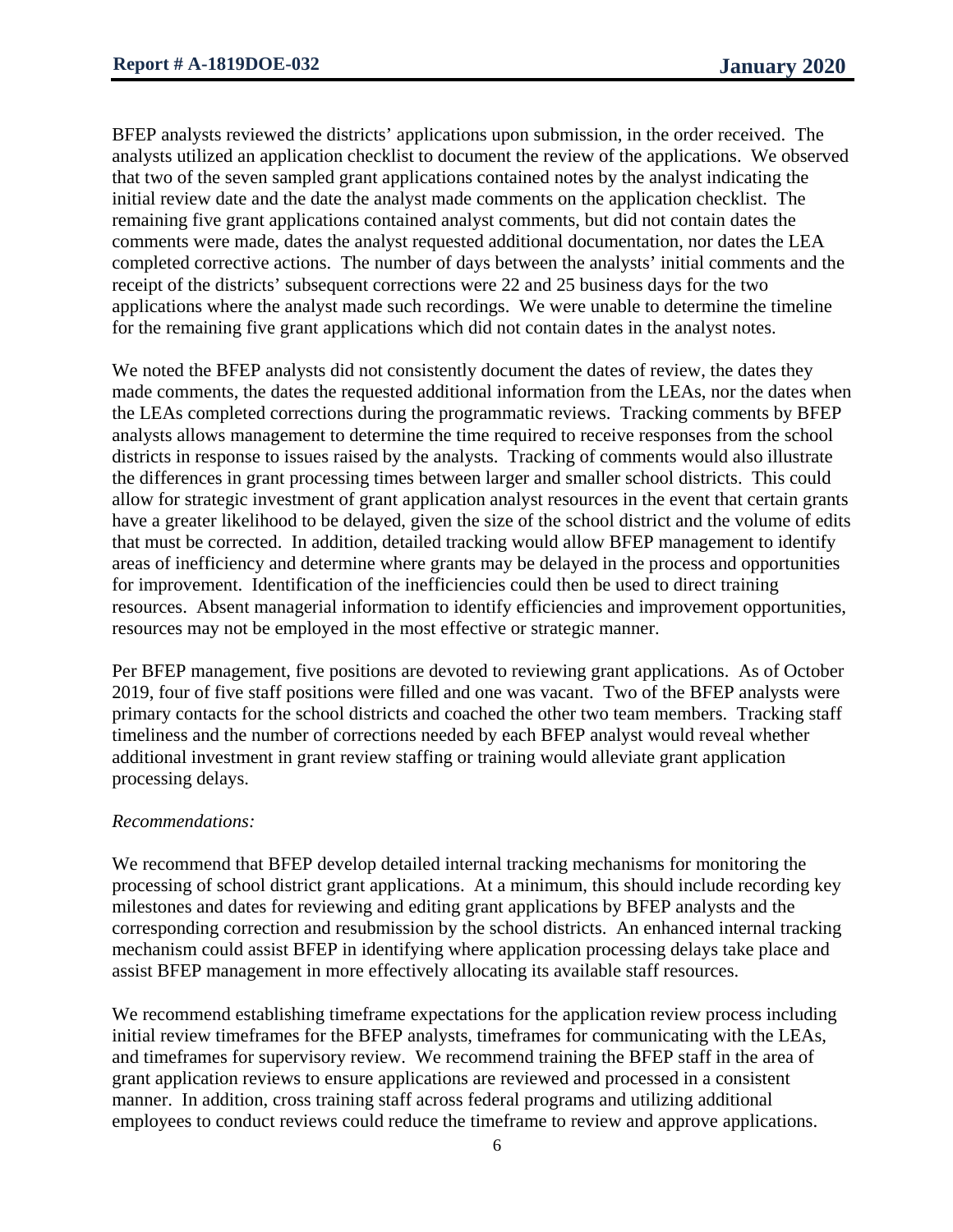Further, identifying school districts with consistent application delays could assist the bureau in how it provides its annual training and technical assistance to the identified districts with respect to Title I, Part A.

Programmatic Requirements:

We reviewed grant applications for Title I, Part A, to determine if all required elements were included in each application, in compliance with federal law. The following Areas of Focus were included in the Request for Applications:

- 1. Strengthening Academic Achievement 6 elements
- 2. Parent and Family Engagement Plan (PFEP) 17 elements
- 3. Homeless Education 5 elements
- 4. Neglected and Delinquent Education 5 elements
- 5. LEA-Wide and District Initiatives 5 elements
- 6. Comprehensive and Targeted Support of Schools 5 elements
- 7. Early Childhood Services 5 elements
- 8. Private Schools 5 elements
- 9. Foster Care 4 elements
- 10. College and Career Readiness 6 elements
- 11. Targeted Assistance no elements; may not be applicable to all districts
- 12. Technology 5 elements
- 13. District Determined Focus 5 elements, may not be applicable to all districts

We determined all thirteen required Areas of Focus were included in the seven sampled grant applications for FY 2017-2018 and FY 2018-2019. Additional requirements for FY 2018-2019 included items such as Coordination of Federal Programs and Participative/Collaborative Partners; Reporting Requirements/Information Dissemination; Supplement, Not Supplant provisions; Non Public School Eligibility; Description of LEA Activities to Support Required Reservations; and the Public School Eligibility Survey. These stipulations are also contained in the RFA submitted by BFEP to the OGM for FY 2018-2019. We found BFEP included all thirteen required Areas of Focus on the FY 2017-2018 and FY 2018-2019 application checklists. The FY 2018-2019 checklists also contained the additional six requirements identified above.

We analyzed the number of edits and corrections made by BFEP analysts for the seven grant applications reviewed in FY 2017-2018 and FY 2018-2019. We reviewed all edits by Area of Focus, by elements within those Areas of Focus, and by other program requirements. Among the thirteen required Areas of Focus, for the seven grant application checklists reviewed, Strengthening Academic Achievement, Area of Focus 1, and Parent and Family Engagement Plan, Area of Focus 2, contained numerous edits. Because Area of Focus 2, included seventeen elements, it contained the most edits of all of the Areas of Focus, ranging from 1 to 13 edits or corrections per application. Area of Focus 1, contained between 0 and 7 edits or corrections per application. For the budget category, 12 of 14 grant applications contained one or more edits or corrections, and 8 of 14 grant checklists included edits to four to six elements. In addition, the Public School Eligibility Survey (PSES) contained edits or corrections for all fourteen grant applications reviewed. By illustration, the Marion County grant application checklist, for FY 2017-2018, had edits or corrections in all ten elements of this survey. See Table 2.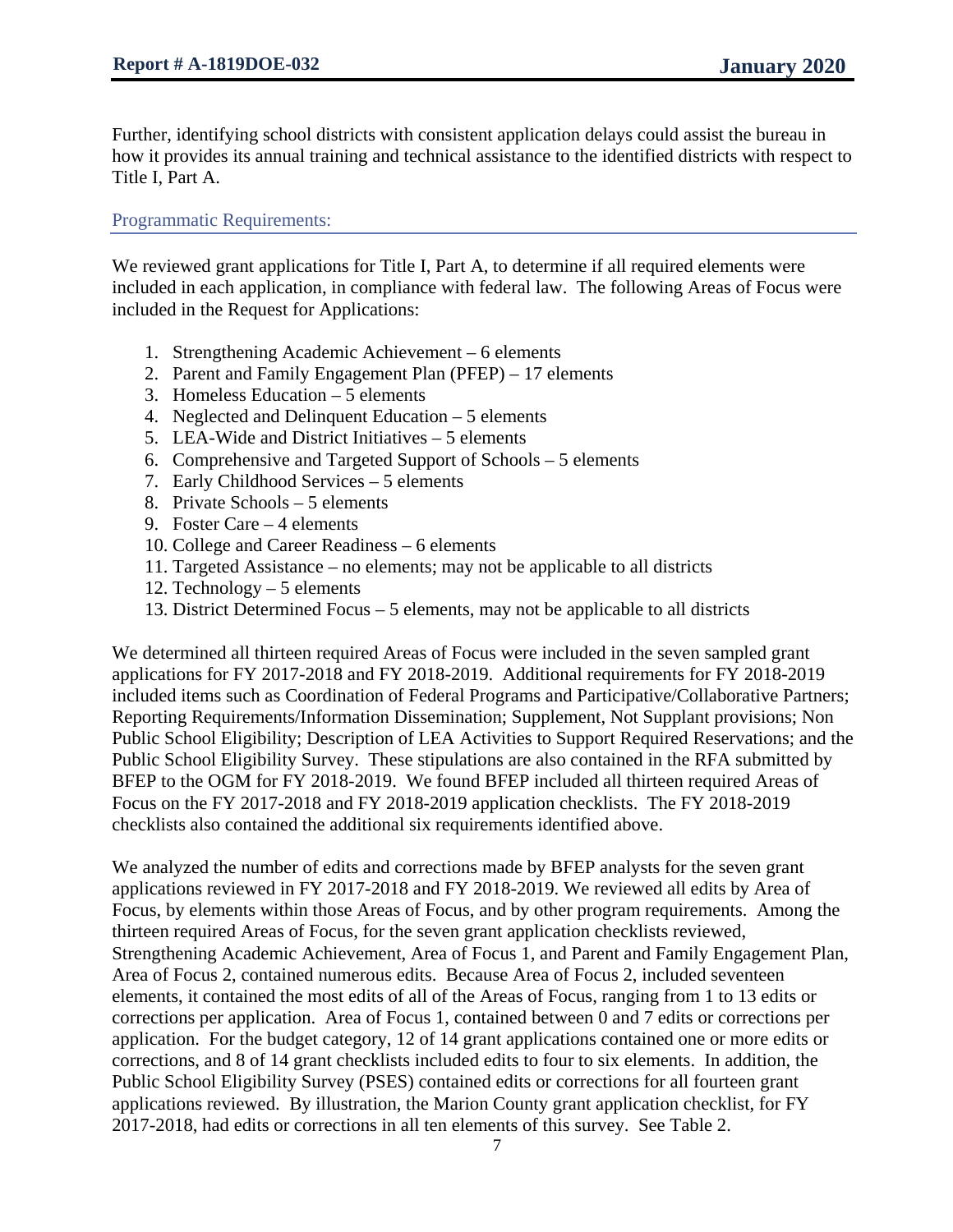|                                        | TURI EURS and Corrections by |              |  |  |  |  |  |
|----------------------------------------|------------------------------|--------------|--|--|--|--|--|
| <b>Area of Focus or Other Elements</b> |                              |              |  |  |  |  |  |
| <b>Area of Focus</b>                   | FY 2017-2018                 | FY 2018-2019 |  |  |  |  |  |
| $AOF 1 - Strengthening$                | 18                           | 23           |  |  |  |  |  |
| Academic Performance                   |                              |              |  |  |  |  |  |
| AOF 2 - Parent and                     | 44                           | 43           |  |  |  |  |  |
| <b>Family Engagement</b>               |                              |              |  |  |  |  |  |
| <b>Public School Eligibility</b>       | 36                           | 20           |  |  |  |  |  |
| Survey (PSES)                          |                              |              |  |  |  |  |  |
| <b>Budget</b>                          | 26                           | 22           |  |  |  |  |  |

**Table 2 Total Edits and Corrections by**

Though the checklists contained 21 overall categories, including Areas of Focus and other programmatic requirements, some areas were frequently marked as 'Not Applicable' by the school districts in their applications. These included the following Areas of Focus:

- Area of Focus 5 for LEA-Wide District Initiatives; 6 of 14 grant applications
- Area of Focus 6 for Comprehensive Targeted Support; 7 of 14 grant applications
- Area of Focus 11 for Targeted Assistance; 11 of 14 grant applications
- Area of Focus 13 for District Determined Focus; 12 of 14 grant applications

Concerning the total number of elements edited or corrected within the required Areas of Focus and program assurances, Table 3 quantifies edits and corrections by grant application.

|                                  | Total Number of Elements with Corrections |                              |  |  |  |  |  |  |
|----------------------------------|-------------------------------------------|------------------------------|--|--|--|--|--|--|
| <b>By County School District</b> |                                           |                              |  |  |  |  |  |  |
| <b>By Fiscal Year</b>            |                                           |                              |  |  |  |  |  |  |
| <b>Grant Applicant</b>           | <b>Fiscal Year 2017-2018</b>              | <b>Fiscal Year 2018-2019</b> |  |  |  |  |  |  |
| Orange County S.D.               | 59                                        | 45                           |  |  |  |  |  |  |
| Okaloosa County S.D.             | 53                                        | 27                           |  |  |  |  |  |  |
| Desoto County S.D.               | 32                                        | 37                           |  |  |  |  |  |  |
| Suwanee County S.D.              | 32                                        | 23                           |  |  |  |  |  |  |
| Marion County S.D.               | 26                                        | 24                           |  |  |  |  |  |  |
| Leon County S.D.                 | 25                                        | 28                           |  |  |  |  |  |  |
| Hillsborough County S.D.         | 23                                        | 6                            |  |  |  |  |  |  |
| <b>Total Elements with Edits</b> | 250                                       | 190                          |  |  |  |  |  |  |
|                                  |                                           |                              |  |  |  |  |  |  |
| Note: Hillsborough S.D. in       |                                           |                              |  |  |  |  |  |  |
| 2018-2019, only registered       |                                           |                              |  |  |  |  |  |  |
| one Area of Focus: AREA OF       |                                           |                              |  |  |  |  |  |  |
| <b>FOCUS 6</b>                   |                                           |                              |  |  |  |  |  |  |

| Table 3                                          |
|--------------------------------------------------|
| <b>Total Number of Elements with Corrections</b> |
| <b>By County School District</b>                 |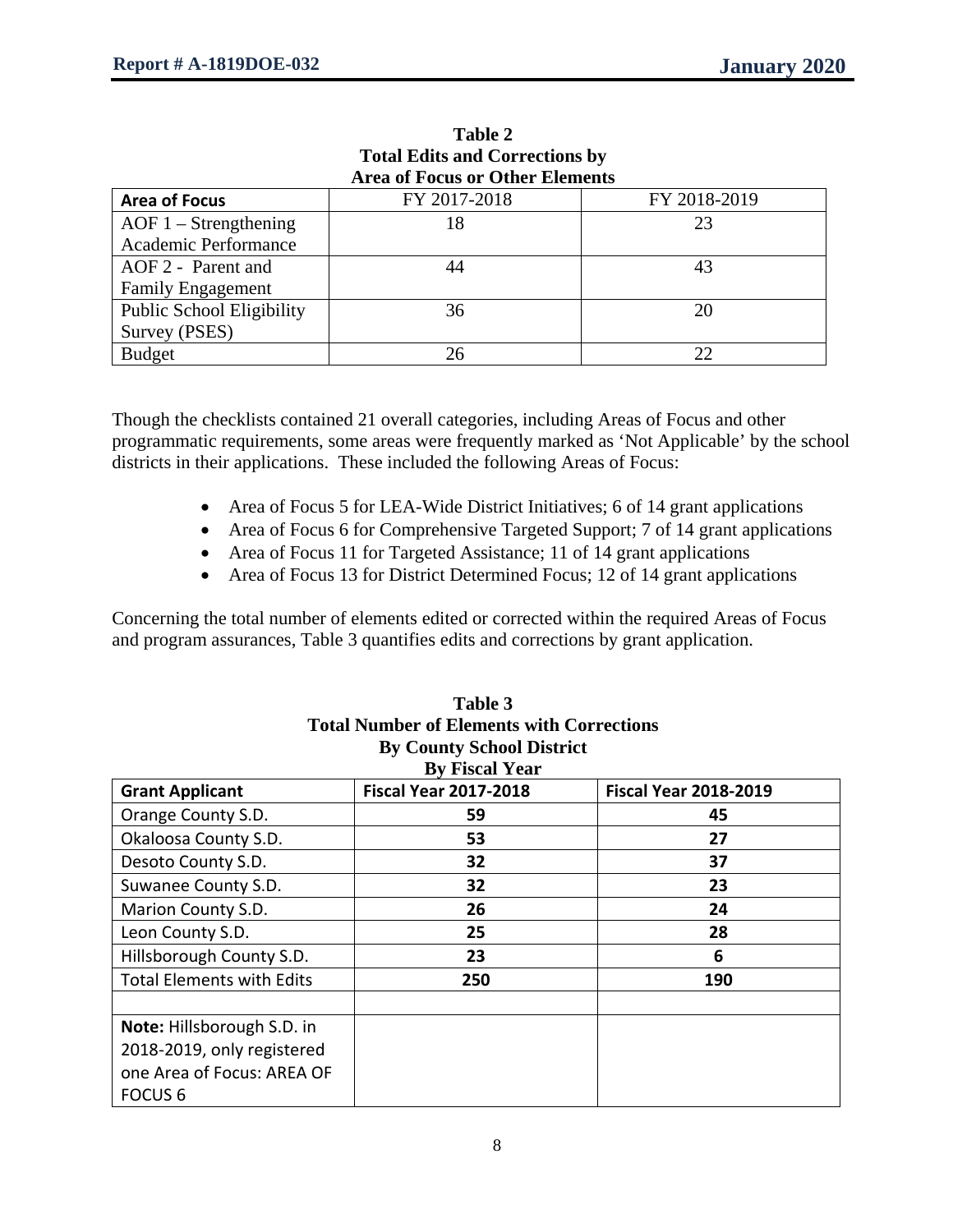As illustrated in Table 3, there has been overall improvement for most of the sampled school district grant applications. Five of seven districts saw reductions in the number of edits. The total number of edits to be addressed, as noted by BFEP analysts, declined overall.

The analysis highlighted four programmatic areas of grant application reviews that had a disproportionate share of edits by BFEP analysts. These included two areas of focus– Strengthening Academic Achievement and Parent and Family Engagement Plan – as well as the Public School Eligibility Survey requirement. The final area that produced a disproportionate number of edits was the budget line items. Budget line items are required in Areas of Focus 1 through 6 and Areas of Focus 10 through 13. Part of this is due to the number of elements and sub-elements covered by these areas. Parent and Family Engagement has 17 elements that must be checked by BFEP analysts as part of the grant application programmatic reviews. Given this trend, a strategic investment in training resources to address these four areas could strengthen the knowledge of these programmatic areas for grant applicants, reducing the number of potential edits by BFEP analysts and subsequent corrections.

We additionally noted in the FY 2018-2019 application reviews that BFEP analysts occasionally marked a sub-item on the application checklist as "no" indicating the requirement had not been met, but did not request additional documentation from the LEA or provide any notes as to why the sub-item had been marked as such. For example, we noted during the review of the Orange County application that BFEP staff marked several lines as "no" on the checklist for Area of Focus 5, Education Services Funded. The BFEP analyst provided no explanation or comment and ultimately approved the application with the information missing.

Per BFEP staff, this could be an error, the specific item could be not applicable to the program, or it could be an item that is not a requirement to approve the application so it does not receive extra scrutiny. If areas are deemed as negotiable and do not require information from the LEA, BFEP may not need to include these elements in the application. As mentioned in the previous consultation report, identifying areas of duplication and non-required information could assist in streamlining the application and the removal of these items could expedite the application review. Some of the information gathered may be better reserved for the monitoring of the Title I, Part A grants.

# *Recommendations:*

We recommend that BFEP develop tracking mechanisms that identify Areas of Focus and other programmatic requirements that require the highest frequency of edits and corrections. By quantifying the number of programmatic edits made by BFEP analysts, BFEP can identify problem areas and concentrate its training efforts with BFEP staff and school districts toward remedying particular areas of need. We additionally recommend BFEP compare the requirements in the applications to the requirements in the federal law and identify areas of duplication and nonrequired information in order to streamline the application review process.